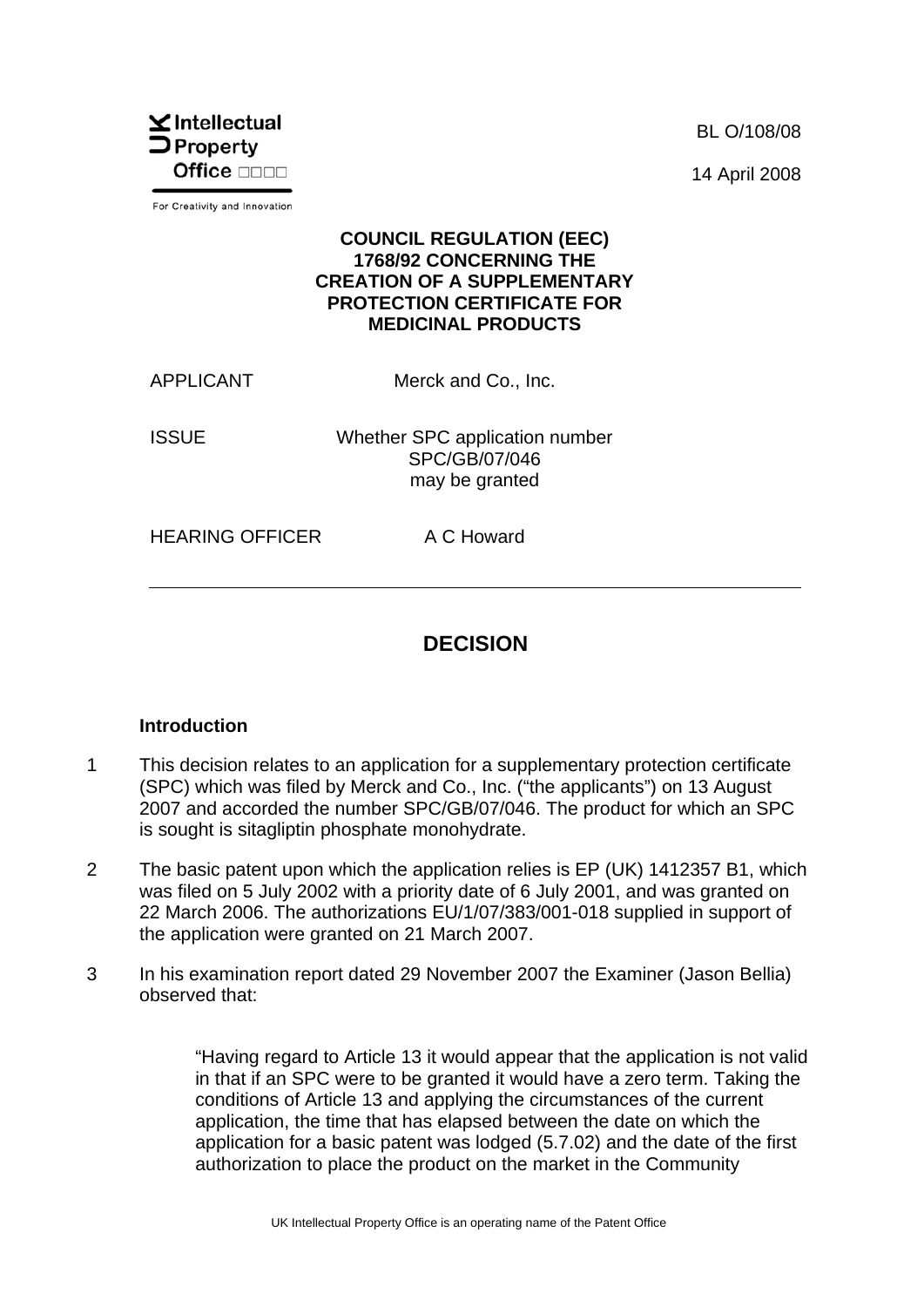(21.3.07) is already less than 5 years and as such the SPC would have a zero term."

The examiner made the final observation that, "…I see no reason to grant your request for an SPC."

4 The application is not an end in itself but as the applicant states in their letter of 10 August 2007:

> "…we are applying for an SPC under the provisions of (EEC) Regulation No. 1768/92 in order to reserve our rights to utilise the provisions of Regulation (EC) No. 1901/2006 [the "Paediatric Regulation"] especially Article 36, to apply for a six–month extension to the SPC."

- 5 I should note that the applicants contend that the examiner's letter of 29 November 2007 was itself an appealable decision, and have accordingly launched an appeal in the Patents Court for which a date has already been set. The Office did not accept this view, because in the normal course of events the applicant would have been expected to respond to the first official action, and the examiner, having considered that response, would only then have gone on to consider whether to offer a hearing before the Comptroller on any unresolved issues. The fact that this has not happened leads the Office to the view that there is, as yet, no decision against which the applicant can appeal. While the applicants have reserved their position on this point, they have nevertheless consented to an Office decision being prepared on the papers, and to facilitate this, they have submitted a copy of the skeleton argument prepared for the action in the Patents Court which they have agreed can be taken as their response to the examiner's arguments. This is then the basis on which I shall make my decision.
- 6 The only point in contention is whether an SPC can be granted notwithstanding that a positive value for the term of protection does not result when the calculations are made as prescribed in Council Regulation 1768/92 of 18 June 1992 concerning the creation of a supplementary protection certificate for medicinal products, (hereinafter referred to as "the Regulation" or "the SPC Regulation"). There is no dispute that the current application meets the substantive conditions for obtaining a certificate as set out in the Regulation.

#### **The law and its interpretation**

7 Grant or rejection of an application is decided by reference to Article 10 of the Regulation which provides that:

> "(1) Where the application for a certificate and the product to which it relates meet the conditions laid down in this Regulation, the authority referred to in Article 9 (1) shall grant the certificate.

(2) The authority referred to in Article 9 (1) shall, subject to paragraph 3, reject the application for a certificate if the application or the product to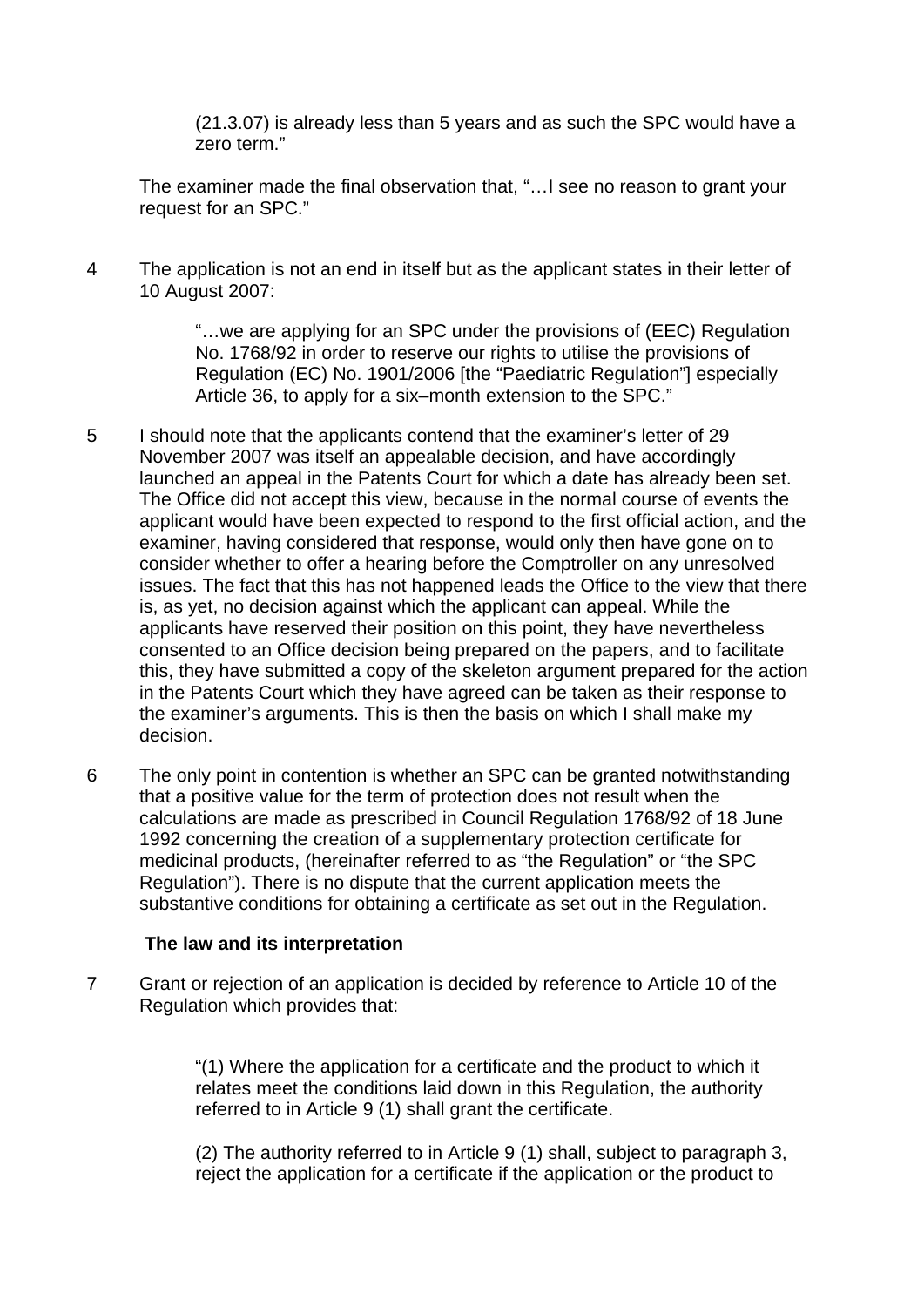which it relates does not meet the conditions laid down in this Regulation.

(3) Where the application for a certificate does not meet the conditions laid down in Article 8, the authority referred to in Article 9 (1) shall ask the applicant to rectify the irregularity, or to settle the fee, within a stated time.

(4) If the irregularity is not rectified or the fee is not settled under paragraph 3 within the stated time, the authority shall reject the application.

 $(5)$  …… "

If I am to consider the application further the next logical provision is Article 13 which states:

"(1) The certificate shall take effect at the end of the lawful term of the basic patent for a period equal to the period which elapsed between the date on which the application for a basic patent was lodged and the date of the first authorization to place the product on the market in the Community reduced by a period of five years.

(2) Notwithstanding paragraph 1, the duration of the certificate may not exceed five years from the date on which it takes effect.

(3) The periods laid down in paragraphs 1 and 2 shall be extended by six months in the case where Article 36 of Regulation (EC) No 1901/2006 applies. In that case, the duration of the period laid down in paragraph 1 of this Article may be extended only once."

8 Article 13(3) shows the route by which the applicants intended to seek a benefit through compliance with the requirements of Article 36 of the Paediatric Regulation, which I reproduce here to confirm the association with the SPC regulation and show how the benefit is obtained:

> "(1) Where an application under Article 7 or 8 includes the results of all studies conducted in compliance with an agreed paediatric investigation plan, the holder of the patent or supplementary protection certificate shall be entitled to a six-month extension of the period referred to in Articles 13(1) and 13(2) of Regulation (EEC) No 1768/92.

The first subparagraph shall also apply where completion of the agreed paediatric investigation plan fails to lead to the authorisation of a paediatric indication, but the results of the studies conducted are reflected in the summary of product characteristics and, if appropriate, in the package leaflet of the medicinal product concerned.

(2) The inclusion in a marketing authorisation of the statement referred to in Article 28(3) shall be used for the purposes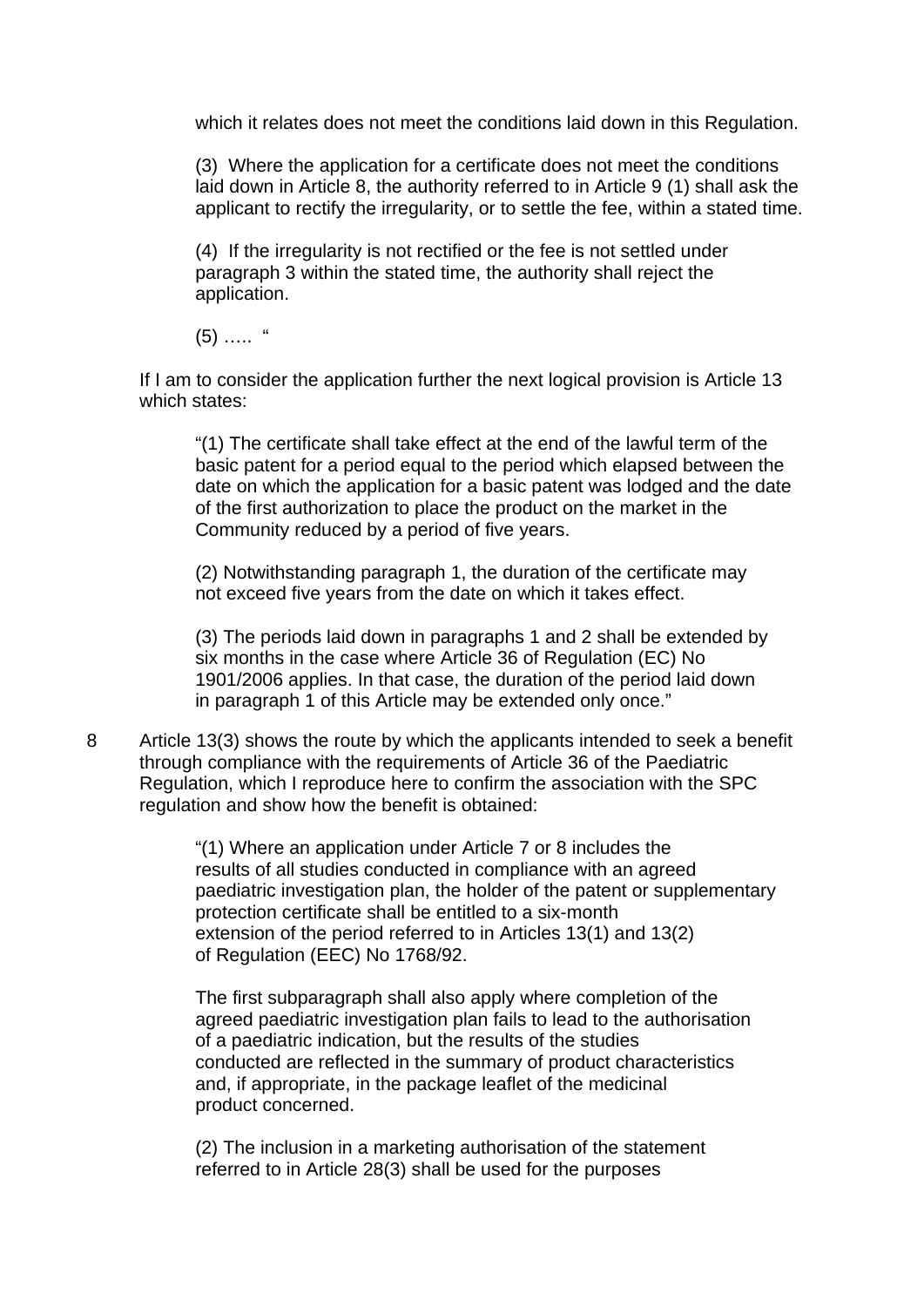of applying paragraph 1 of this Article.

(3) Where the procedures laid down in Directive 2001/83/EC have been used, the six-month extension of the period referred to in paragraph 1 shall be granted only if the product is authorised in all Member States.

(4) Paragraphs 1, 2 and 3 shall apply to products that are protected by a supplementary protection certificate under Regulation (EEC) No 1768/92, or under a patent which qualifies for the granting of the supplementary protection certificate."

9 I have no case law to guide me in this matter but I do have some guidance in the form of the views expressed by the European Commission in the "Record of the meeting of national experts held on 3 February 1995", ("the first meeting") the relevant section, namely the second paragraph on page 11, is reproduced below. Additional comments were also provided by the Commission in the "Record of the Second meeting of national "Supplementary Protection Certificate" (SPC) experts held on 9 October 2006 in Brussels" ("the second meeting"), the relevant section from the final paragraph on page 15 is also below:

> "[first meeting] The commission representative pointed out that the duration of a certificate was calculated by reference to the principles set out in Article 13 of the Regulation. If under that Article, the duration of the certificate was zero, no certificate should be issued; the application could be considered as no longer serving a useful purpose (the view could be taken that that it did not constitute an application for an extension of basic patent under Article 13)."

> "[second meeting] A different issue, but in relation with the proposal of Paediatric Regulation, The COM also want to point out that the extension of the SPC should not apply in case where the SPC duration is "0". In order for an extension to be granted, the SPC is a *sine qua non*.".

10 The applicants have questioned if such material can constitute a legitimate source of interpretation of the Regulation. In the absence of other authority I do believe that these comments of the Commission should be given serious consideration. However given the timing of the first meeting, it would not have been possible at that time for the Commission to have taken into account the possibility of obtaining a paediatric extension in coming to the view that a zeroterm SPC should not be granted because it would serve no purpose. The applicants contend that a purpose is indeed provided by the Paediatric Regulation in forming a basis for a paediatric extension. I note support for this view in the Paediatric Regulation, Article 36(4) which I have quoted above and Recital 27 which provide that:

> "An application for an extension of the duration of the certificate pursuant to this Regulation should only be admissible where a certificate is granted pursuant to Regulation (EEC) No 1768/92."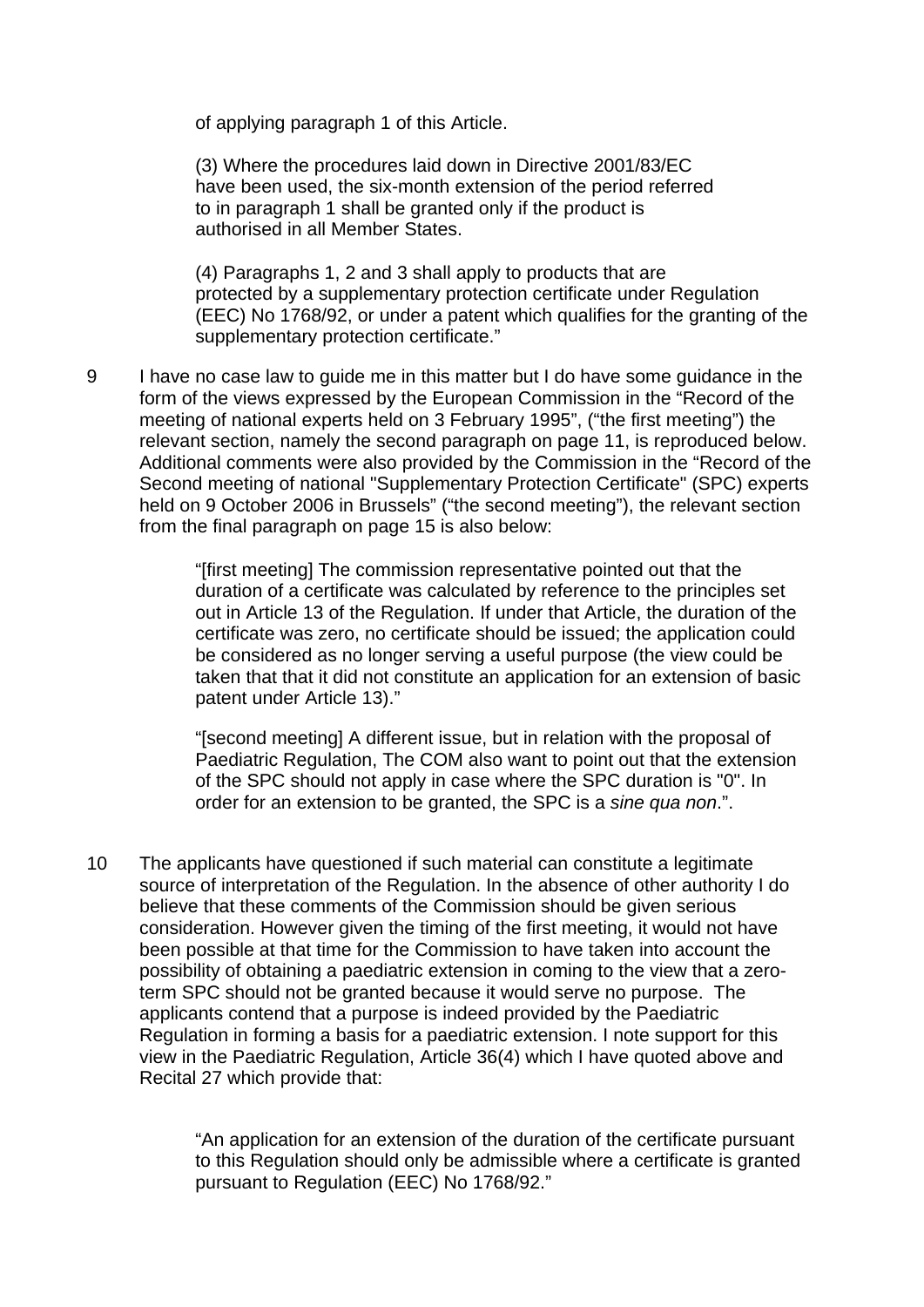11 In their comments at the second meeting the Commission does recognise that a paediatric extension must be based on an SPC, but appears to define an additional prerequisite, namely that the SPC should have a positive term. However, this is not backed up with any reasoning. Moreover, I can find no basis for such a requirement in either the Paediatric or SPC Regulations, nor can I find anything that explicitly forbids the granting of an SPC with a zero or negative term.

## **Discussion**

- 12 Applying the law as set out above to the facts of the present case, the only possible objection to granting an SPC would seem to be that it would be an absurdity to grant an intellectual property right without a positive term. However it seems to me that no harm would be done by this: third parties would not be deceived about the existence or otherwise of rights, and I can see no other possible negative effects. On the other hand there would be real benefits in the sense that there is value and meaning in the potential to obtain a paediatric extension.
- 13 There is the question of the calculation of the period of the SPC, should one be granted. Applying the calculation in Article 13(1) of the Regulation to the data supplied in this application gives a negative answer: the certificate shall take effect at the end of the lawful term of the patent, that is  $5<sup>th</sup>$  July 2022, and run for a period of minus 3 months and 14 days. This implies that the SPC will never take effect. However if a successful application for a paediatric extension were eventually to be made, this term would be extended by six months under Article 13(3), which would give a positive value and allow the SPC to take effect.
- 14 I note that in some of the correspondence the expression "zero term" has been used to describe the result where a positive value does not result from the calculation in Article 13(3). This expression has been used rather loosely to cover not only the special case where the calculation gives an answer of precisely zero, but also all cases where the term comes out with a negative value. It has not however been argued by the applicants in their skeleton argument, and I can find no basis in either Regulation for concluding, that negative values should be rounded up to zero for the purposes of calculating the period of the SPC. The logic of such a view should be immediately apparent to anyone who has paid money into a bank account that is showing an overdrawn balance.
- 15 I must make it clear at this point that I am not making any decision about the ultimate availability of a paediatric extension. That will be for another day. But if no SPC is granted on the present application, then the possibility of even applying would seem to be ruled out. Accordingly I have no doubt that an SPC should be granted.

## **Decision**

16 In accordance with Article 10(1) of the Regulation, Supplementary Protection Certificate No SPC/GB07/046 is hereby granted to Merck & Co., Inc. in respect of the product "sitagliptin phosphate monohydrate" protected by the basic patent No EP (UK) 1412357 B1 entitled "Beta-amino tetrahydroimidazo(1,2-A)pyrazines and